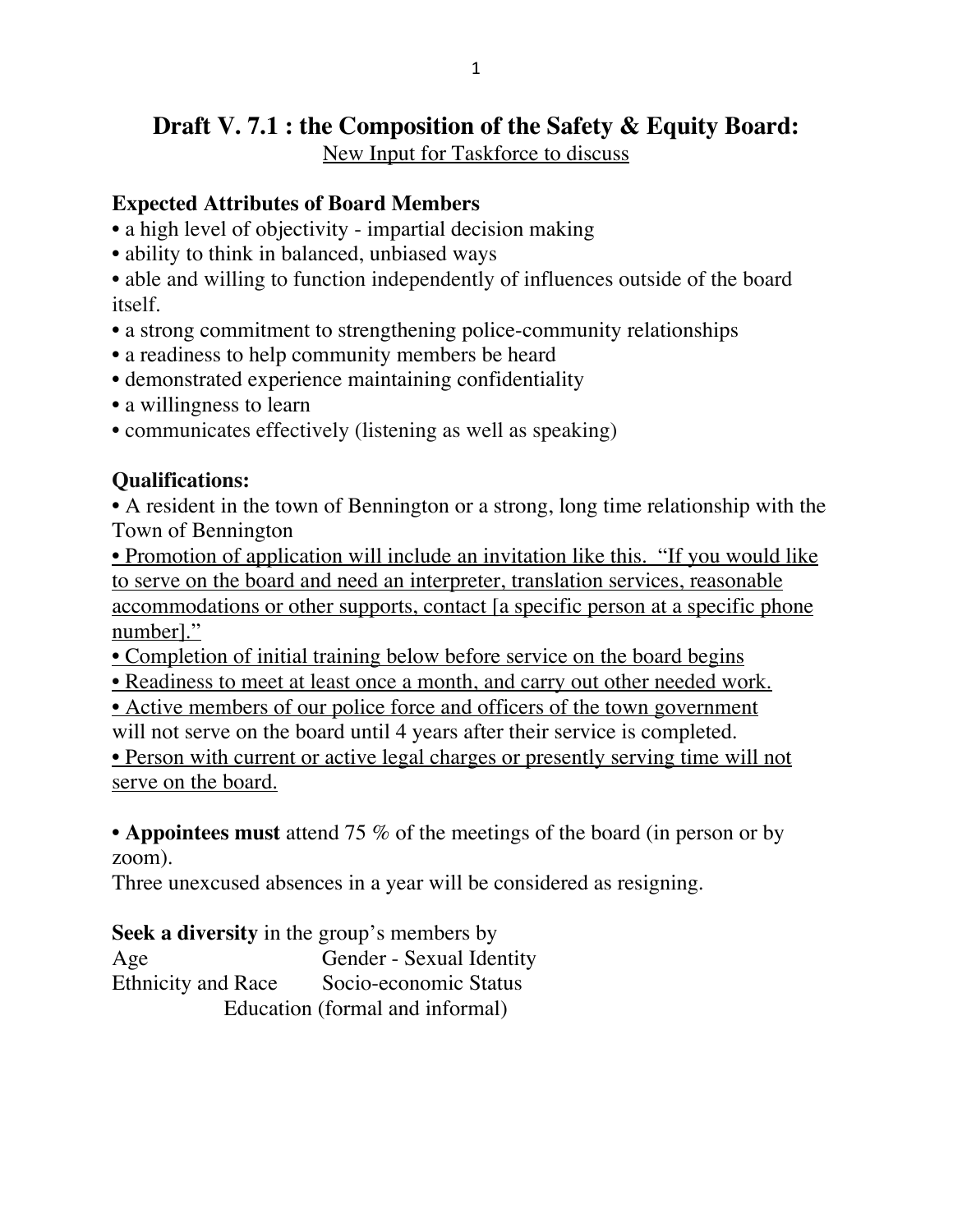#### **Seek Awareness, Experience, and/or Training-Practice** in the following:

- Behavioral Health Mental Health,
- Substance Use Disorder Domestic Violence

• Skill to review reports and identify trends that will inform board

recommendations to, and work with the BPD, and/or skills with data and statistical analysis

- Mediation and conflict resolution experience
- Experience with restorative justice
- Knowledge of the law judicial system
- Experiences with policing both positive and negative
- Experience with the criminal justice system
- Experience with discrimination, unequal treatment, or preferential treatment

**Promotion**: Application for membership on the board will be widely promoted and the Select Board will make appointments.

**Number of members:** 7 members with a quorum of 4

**Term Length and Limits:** initial members will be appointed for 2 or 3 year terms to allow for rotating appointments. Future appointments will be for 3 years or to complete the term of a person they are replacing. No one may serve more than 6 years consecutively. After three years not serving, a person may be reappointed.

No more than three OR None of the members of the taskforce may be appointed to the initial board. *(Diverse thoughts in the sub-committee about whether to have any members of the taskforce on the board. Concern to not have some members more familiar with the system and having undue influence.)*

The Select Board will require references for applicants to verify attributes of applicants and their experience, training and practice in preferred areas.

#### **Training of board members:**

Initial Training

• how the board functions: reviewing completed internal and external complaints and reporting conclusions to the community through the Select Board, developing\* and reviewing BPD policies, recommending police training, and community collaboration, supervising the gathering and analysis of data.